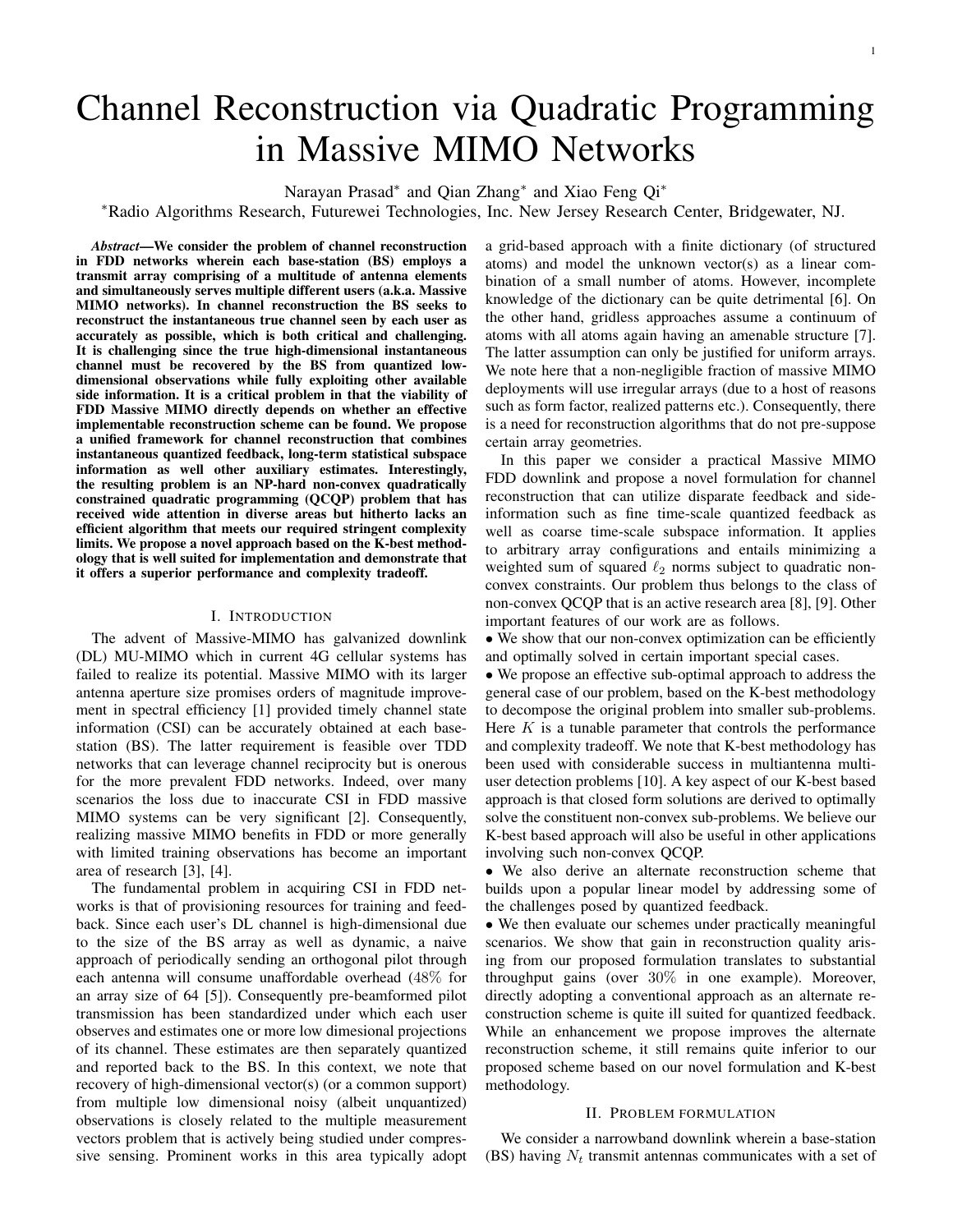users that are equipped with one receive antenna each. Thus, the channel vector seen by any generic user in the downlink in each slot, which is a time interval (1ms or less) over which that user's channel can be assumed to be constant, is modeled as an  $N_t \times 1$  complex-valued vector<sup>1</sup>  $\mathbf{h} \in \mathbb{C}^{N_t \times 1}$ . Since reciprocity does not hold in FDD, the BS has to rely on user feedback along with possibly other available information, to accurately reconstruct the channel vector of each user being served by it in every slot. Our focus is on a stand-alone scenario in which there is no slot-level coordination among different cells so that the inter-cell interference (ICI) seen by a served user from any other interfering BS cannot be controlled by its serving BS. Each user reports an SINR representing a ratio of the desired signal strength from its serving BS and the ICI it perceives. Then, without loss of generality, we can normalize the channel vector of each user using the average ICI strength it perceives, and pose the reconstruction problem for that user as that of determining its corresponding normalized channel vector. This normalization gives us an equivalent problem (considered henceforth) in which SINRs reported by the users represent effective channel gains in presence of unit variance noise at their receivers. Next, suppose that the following disparate information is available at the BS, using which it has to reconstruct an approximation of the (normalized) channel h. • *Direct Feedback:* Conforming to the LTE standard, we suppose that beamformed reference symbols (pilots) are employed periodically by the BS to enable the user to estimate a lowdimensional projection of its channel vector. In particular, we let  $B_i$ ,  $1 \leq i \leq M$  denote M pre-beamforming matrices. Each matrix  $B_i$  is of size  $N_t \times m$ , where m is much smaller than  $N_t$ . In each slot, the user estimates  $\mathbf{B}_i^{\dagger} \mathbf{h}$ ,  $1 \leq i \leq M$ and reports its feedback, which for each  $i$  comprises of a quantized unit-norm vector  $\mathbf{g}_i \in \mathbb{C}^{m \times 1}$ , referred to here as PMI vector and an effective gain  $\gamma_i \in \mathbb{R}_+$  which is a quantized scalar. We note here that while our formulation allows for any quantization codebook from which each PMI vector is selected, in practise it must be one among those that have already been defined. This essentially restricts  $m$  to be either 4 or 8. In all these defined codebooks the codewords satisfy a *constant magnitude property* i.e., all elements of each codeword vector have the same magnitude. Hence, the magnitudes of the individual elements of any reported PMI vector will convey no information. As shown in the sequel, this can have a major impact on the performance of some reconstruction schemes. On the other hand, the number of feedback reports, M, obtained by the BS is a design parameter and allows for trading off reconstruction accuracy and signaling overhead. Furthermore, for any given  $m, M$ , the choice of pre-beam matrices  ${B_i}_{i=1}^M$  is by itself an important design choice. However, this choice is subject to several practical constraints and is made from a finite collection that is common for all served users. In this work, we assume that a set of  $M$  chosen pre-beam matrices has been provided as input, but we place no restriction on the choice of such a set.

• *Subspace Information:* The BS can have information via longer-term statistical estimation about the subspace in which the instantaneous channel vector h is likely to be in. Let

 $\mathbf{U}_{\text{sub}} \in \mathbb{C}^{N_t \times S}$  be a semi-unitary matrix whose column-span equals the said subspace. Clearly such subspace information is useful if the instantaneous h belongs to it with high probability and if its dimension S is much smaller than  $N_t$ . This is indeed possible over relevant massive MIMO scenarios. For later use, we let  $P_{sub} \triangleq U_{sub} U_{sub}^{\dagger}$  and  $P_{sub}^{\perp} \triangleq I - U_{sub} U_{sub}^{\dagger}$  denote two orthogonal projection matrices. We also let  $\mathcal{R}(\mathbf{P}_{\text{sub}})$  $(\mathcal{R}(\mathbf{P}_{sub}^{\perp}))$  denote the range or column span of  $\mathbf{P}_{sub}$  ( $\mathbf{P}_{sub}^{\perp}$ ). • *Auxiliary Estimate:* We suppose that another estimate of the true channel, denoted here by  $\dot{h}$ , can also be available. This estimate can be obtained for instance via another set of possibly non-beamformed and sparser pilots. We assume that the first element of  $h$  is real-valued and non-negative. This results in no loss of generality as detailed below.

We formulate our re-construction problem as

$$
\min_{\mathbf{z} \in \mathbb{C}^{N_t \times 1}} \{w_1 \|\mathbf{P}_{\text{sub}}\mathbf{z}\|^2 + w_2 \|\mathbf{P}_{\text{sub}}^{\perp}\mathbf{z}\|^2 + w_3 \|\check{\mathbf{h}} - \mathbf{z}\|^2 \}
$$
\ns.t.

\n
$$
|\mathbf{g}_i^{\dagger} \mathbf{B}_i^{\dagger} \mathbf{z}|^2 \geq \gamma_i \quad i = 1, \cdots, M,
$$
\n
$$
(P1)
$$

where the  $w_1, w_2, w_3 \in \mathbb{R}_+$  are given weights. Some comments on our formulation are in order:

• Note that our formulation has a robust flavor since it aims to minimize weighted sum of projected channel squared  $\ell_2$  norms (or energies) and deviation from an available reference, subject to certain constraints. A weight is assigned to each sideinformation at hand which reflects its reliability. Specifically, if the subspace information is highly reliable then we can simply set  $w_1 = 1$  and  $w_2 >> 1$  to be a large value. This will force the resulting reconstructed channel to lie in the desired subspace. On the other hand setting  $w_1 = w_2$  ignores the subspace information. Moreover, setting a large value of  $w_3$ forces the reconstruction to approach h and doing so is clearly beneficial when the auxiliary estimate is indeed reliable.

• Notice that our formulation is applicable to arbitrary transmit antenna array geometries. This is quite useful in practise since arrays with irregular spacing are being found promising.

• A key problem in modeling PMI feedback is that the specific quantization rule implemented by the user is not completely known to the BS. In LTE networks this quantization rule is left as an implementation issue and only one aspect has been standardized. Specifically, the only requirement any such rule must meet is that *if the BS chooses to transmit to only that user employing its reported PMI and the corresponding prebeam matrix, then the SINR observed by that user must exceed the reported one*, whenever the channel and interference conditions do not change. The constraints we formulate in (P1) precisely capture this requirement.

• Notice that for the purpose of scheduling and transmitting data it suffices to know the channel up-to a phase term, i.e., any reconstruction  $\hat{z}$  and  $\exp(j\phi)\hat{z}$  will have the same impact on system performance for any phase term  $\exp(j\phi)$ , where  $j = \sqrt{-1}$ . Since PMI codebooks were designed considering only a single PMI feedback, each PMI vector also conveys information up-to a phase term. Indeed, given any prebeam matrix choice, the user would obtain and feedback the same PMI vector for any channel h as well as  $\exp(j\phi)$ h, for any phase term  $\exp(j\phi)$ . This introduces a major issue of *phase ambiguity* while combining multiple PMI feedback for reconstruction. Similarly,  $\dot{h}$  can also be an estimate of  $h$  upto a phase term. (P1) is inherently tailored to incorporate such

<sup>&</sup>lt;sup>1</sup>We drop the user and slot indices since they are unimportant for our purposes. Each user's channel changes across slots but the channel statistics remain constant across several slots.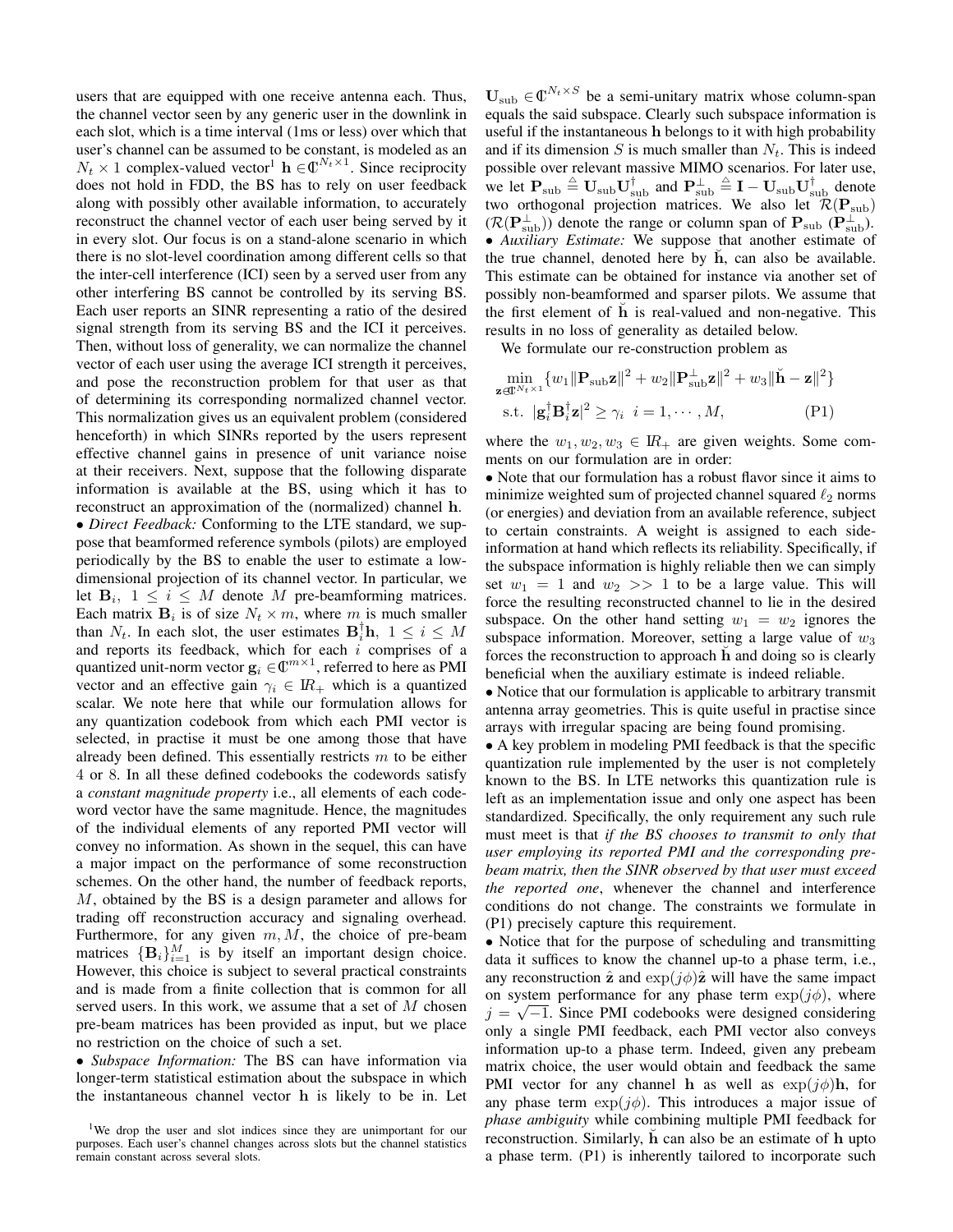phase ambiguity. In particular, we simply choose the phase term of h as the reference and have ensured that the other terms in the objective as well as all constraints are invariant to multiplying the vector of variables, z, by any phase term. • (P1) has a quadratic and convex objective but non-convex constraint sets. Notable works have shown that such nonconvex QCQP is NP-hard in general and can be optimally solved in a tractable manner only for  $M \leq 3$  [8], [11] or when all Grammians involved are also Toeplitz [12]. Unfortunately, for our purpose Toeplitz condition need not be met while even existing optimal methods (for  $M \leq 3$ ) are unsuitable since they involve solving large-dimensional semi-definite programs (SDPs). On the other hand, most of the existing sub-optimal techniques that we are aware of either also involve SDP solvers or are iterative in nature and entail input instance dependent complexity. Key exceptions are [13], [14] which adopt a successive approach to address the constraints. However, they consider a simpler multicast beamforming setup without subspace or auxiliary side-information and also do not propose and develop the K-best methodology.

We now proceed to derive a sub-optimal approach to solve (P1) that has a tunable and deterministic complexity, i.e., our method is non-iterative and its complexity does not depend on the input instance but only on problem dimensions and choice of certain tuning parameter. Before that, we detail a specific case in which an optimal solution of (P1) can be obtained analytically. We will then use the insights garnered and develop an effective approach for the general case.

#### III. AN OPTIMALLY SOLVABLE CASE OF (P1)

The specific case we consider here that can be optimally solved, is one where  $w_3 = 0$  and all but one of the vectors  $\{B_i g_i\}_{i=1}^M$  are mutually orthogonal. Further, each one of these  $M - 1$  vectors belongs to either  $\mathcal{R}(\mathbf{P}_{sub})$ or  $\mathcal{R}(\mathbf{P}_{\text{sub}}^{\perp})$ . Then, without further loss of generality, let us adopt a labeling of feedback for which there exists a  $J \in \{0, \dots, M-1\}$  such that each  $\mathbf{B}_i \mathbf{g}_i$ ,  $i = 1 \dots, J$ lies in  $P_{sub}$ , whereas each  $B_i g_i$ ,  $i = J + 1 \cdots$ ,  $M - 1$ lies in  $\mathcal{R}(\mathbf{P}_{sub}^{\perp})$ . There is no restriction on  $\mathbf{B}_M \mathbf{g}_M$ . Next, letting  $D_1 = \text{diag}\{1/\sqrt{\gamma_1}, \cdots, 1/\sqrt{\gamma_J}, 1/\sqrt{\gamma_M}\}\$  and  $D_2 =$ diag $\{1/\sqrt{\gamma_{J+1}}, \cdots, 1/\sqrt{\gamma_{M-1}}, 1/\sqrt{\gamma_M}\}$ , obtain two QR decompositions

$$
\mathbf{P}_{\text{sub}}[\mathbf{B}_1\mathbf{g}_1,\cdots,\mathbf{B}_J\mathbf{g}_J,\mathbf{B}_M\mathbf{g}_M]\mathbf{D}_1 = \mathbf{Q}\mathbf{R},
$$
  

$$
\mathbf{P}_{\text{sub}}^{\perp}[\mathbf{B}_{J+1}\mathbf{g}_{J+1},\cdots,\mathbf{B}_{M-1}\mathbf{g}_{M-1},\mathbf{B}_M\mathbf{g}_M]\mathbf{D}_2 = \mathbf{V}\mathbf{S}, \quad (1)
$$

where  $Q$  and  $V$  are both semi-unitary whenever they are non-zero matrices.  $\mathbf{R} = [r_{i,j}]$  and  $\mathbf{S} = [s_{i,j}]$  are both upper triangular with positive diagonal elements whenever they are non-zero matrices.<sup>2</sup> Let  $d_q$  and  $d_v$  denote the number of nonzero columns (as well as ranks) of  $Q$  and  $V$ , respectively, and note that  $J \leq d_q \leq J+1$  while  $M-J-1 \leq d_v \leq M-J$ . Further, let  $Q$  and  $V$  denote two matrices such that

$$
\mathcal{R}(\mathbf{P}_{\text{sub}}) = \mathcal{R}(\mathbf{Q}) \oplus \mathcal{R}(\tilde{\mathbf{Q}}) \& \mathcal{R}(\mathbf{P}_{\text{sub}}^{\perp}) = \mathcal{R}(\mathbf{V}) \oplus \mathcal{R}(\tilde{\mathbf{V}})
$$
  
with  $\tilde{\mathbf{Q}}^{\dagger} \tilde{\mathbf{Q}} = \mathbf{I} \& \tilde{\mathbf{Q}}^{\dagger} \mathbf{Q} = \mathbf{0} (\tilde{\mathbf{V}}^{\dagger} \tilde{\mathbf{V}} = \mathbf{I} \& \tilde{\mathbf{V}}^{\dagger} \mathbf{V} = \mathbf{0})$   
whenever  $\tilde{\mathbf{Q}}(\tilde{\mathbf{V}})$  is non-zero.

<sup>2</sup>We adopt the convention that decomposing a zero matrix in  $(1)$  yields both  $\bf{Q}$  and  $\bf{R}$  ( $\bf{V}$  and  $\bf{S}$ ) to be zero matrices. Also since  $\bf{R}$  ( $\bf{S}$ ) can be rectangular, we use upper-triangular to mean  $r_{i,j} = 0$  ( $s_{i,j} = 0$ ) forall  $i > j$ .

Proposition 1. *In this special case, any optimal solution of (P1)* must lie in  $\mathcal{R}(\mathbf{Q}) \oplus \mathcal{R}(\mathbf{V})$ .

*Proof.* We first expand, without loss of generality, any candidate reconstruction as  $z = Q\beta + Q\beta + V\alpha + V\tilde{\alpha}$ . Then, in this special case we can simplify (P1) as follows. Recall that

$$
\mathbf{B}_{i}\mathbf{g}_{i} = \mathbf{P}_{sub}\mathbf{B}_{i}\mathbf{g}_{i}, \forall i = 1, \cdots, J
$$
  
\n
$$
\mathbf{B}_{i}\mathbf{g}_{i} = \mathbf{P}_{sub}^{\perp}\mathbf{B}_{i}\mathbf{g}_{i}, \forall i = J+1, \cdots, M-1
$$
 (2)

and that all these  $M - 1$  vectors are mutually orthogonal. Then, using the two QR decompositions in (1) and expanding  $\boldsymbol{\alpha} = [\alpha_1, \cdots, \alpha_{d_v}]^T$  and  $\boldsymbol{\beta} = [\beta_1, \cdots, \beta_{d_q}]^T$ , we see that

$$
\mathbf{g}_{j}^{\dagger} \mathbf{B}_{j}^{\dagger} \mathbf{z} = \sqrt{\gamma_{j}} r_{j,j}^{\dagger} \beta_{j}, \forall j = 1, \cdots, J,
$$
  
\n
$$
\mathbf{g}_{j}^{\dagger} \mathbf{B}_{j}^{\dagger} \mathbf{z} = \sqrt{\gamma_{j}} s_{j-J,j-J}^{\dagger} \alpha_{j-J}, \forall j = J+1, \cdots, M-1,
$$
  
\n
$$
\mathbf{g}_{M}^{\dagger} \mathbf{B}_{M}^{\dagger} \mathbf{z} = \mathbf{g}_{M}^{\dagger} \mathbf{B}_{M}^{\dagger} \mathbf{P}_{\text{sub}} \mathbf{z} + \mathbf{g}_{M}^{\dagger} \mathbf{B}_{M}^{\dagger} \mathbf{P}_{\text{sub}}^{\dagger} \mathbf{z}
$$
  
\n
$$
= \sqrt{\gamma_{M}} \left( \sum_{j=1}^{d_{q}} r_{j,J+1}^{\dagger} \beta_{j} + \sum_{j=1}^{d_{v}} s_{j,M-J}^{\dagger} \alpha_{j} \right). \quad (3)
$$

On the other hand the objective in (P1) is equal to  $w_1(||\beta||^2 +$  $\|\tilde{\beta}\|^2$ ) +  $w_2(\|\alpha\|^2 + \|\tilde{\alpha}\|^2)$ . Thus, since from (3) we can infer that none of the constraints depend on  $\tilde{\alpha}$ ,  $\beta$ , it is optimal to set them both to zero. П

With Proposition 1 in hand, we expand the reconstruction we seek as  $z = Q\beta + V\alpha$ . Invoking (3) we can now formulate the re-construction problem (P1) for this special case as

$$
\alpha \text{d}^{l} \min_{\alpha \in \mathbb{R}^{d_q \times 1}} \{ w_1 \| \beta \|^2 + w_2 \| \alpha \|^2 \}
$$
\n
$$
\text{s.t. } \{ |s_{j,j}^{\dagger} \alpha_j|^2 \ge 1 \}_{j=1}^{M-J-1}; \{ |r_{j,j}^{\dagger} \beta_j|^2 \ge 1 \}_{j=1}^{J};
$$
\n
$$
\left| \sum_{j=1}^{d_v} s_{j,M-J}^{\dagger} \alpha_j + \sum_{j=1}^{d_q} r_{j,J+1}^{\dagger} \beta_j \right|^2 \ge 1 \tag{P2}
$$

We offer our next result.

Proposition 2. *(P2) is equivalent to a convex optimization problem*

*Proof.* We start by noting that only the last constraint depends on the phases of elements of  $\alpha$  or  $\beta$  whereas the other constraints and the objective are invariant to them. As a result, without loss of optimality we can suppose that the phase of  $\alpha_i$  $(\beta_j)$  equals that of  $s_{j,M-J}$  ( $r_{j,J+1}$ ) for all j. Then, let us define non-negative scalars  $\alpha'_{j} = |\alpha_{j} s_{j,j}|, j = 1, \cdots, M - J - 1$  and  $\beta'_j = |\bar{\beta}_j r_{j,j}|, j=1,\cdots,J$  with  $\alpha'_{M-J} = |\alpha_{M-J} s_{M-J,M-J}|$ whenever  $d_s = M - J$  and  $\beta'_{J+1} = |\beta_{J+1}r_{J+1,J+1}|$  whenever  $d_q = J + 1$ . We can now equivalently express (P2) as

$$
\min_{\alpha' \in IR_{+}^{d_{v} \times 1}, \beta' \in IR_{+}^{d_{q} \times 1}} \left\{ \sum_{j=1}^{d_{v}} w'_{j} (\alpha'_{j})^{2} + \sum_{j=1}^{d_{q}} \breve{w}_{j} (\beta'_{j})^{2} \right\}
$$
\ns.t.  $\{\alpha'_{j} \ge 1\}_{j=1}^{M-J-1}$ ;  $\{\beta'_{j} \ge 1\}_{j=1}^{J}$ ,  

$$
\sum_{j=1}^{d_{v}} \frac{|s_{j,M-J}|}{|s_{j,j}|} \alpha'_{j} + \sum_{j=1}^{d_{q}} \frac{|r_{j,J+1}|}{|r_{j,j}|} \beta'_{j} \ge 1
$$
 (P2b)

where we have used  $w'_j = w_2/|s_{j,j}|^2 \forall j$  and  $\breve{w}_j =$  $w_1/|r_{j,j}|^2 \forall j$ . Clearly (P2b) has a convex quadratic objective and convex constraint sets. $\Box$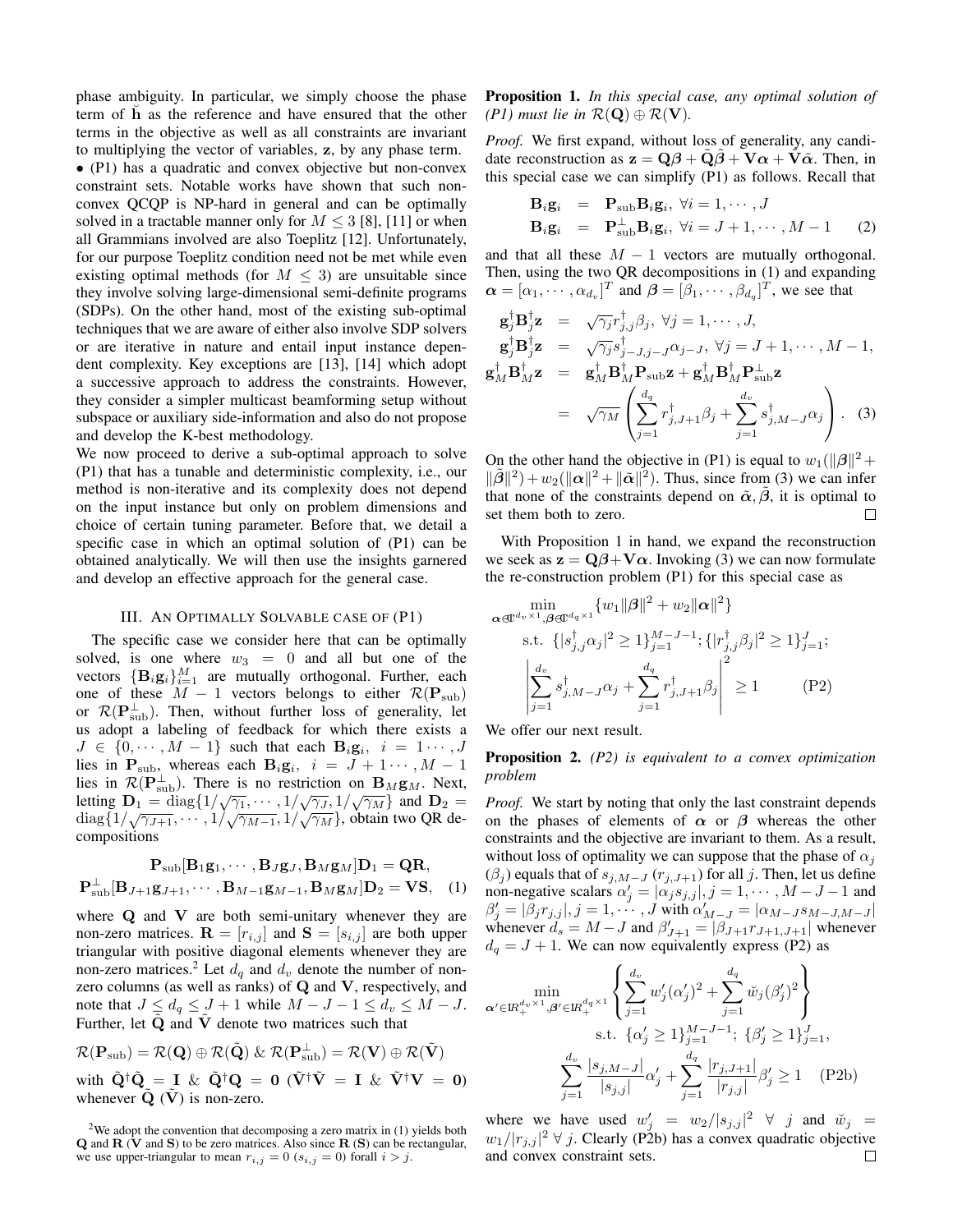The implication of Proposition 2 is that since Slater's condition clearly holds for (P2b), K.K.T conditions are both necessary and sufficient. Indeed, we can explicitly solve these conditions to recover a globally optimally solution. For simplicity, we outline one procedure whose complexity scales linearly in  $M$  and remark that a faster bisection search based one can be readily designed. We start by noting that if  $\sum_{j=1}^{M-J-1} \frac{|s_{j,M-J}|}{|s_{j,j}|} + \sum_{j=1}^{J} \frac{|r_{j,J+1}|}{|r_{j,j}|} \ge 1$  then the optimal solution can be trivially obtained. Supposing  $\sum_{j=1}^{M-J-1} \frac{|s_{j,M-J}|}{|s_{j,j}|}$  +  $\sum_{j=1}^{J} \frac{|r_{j,j+1}|}{|r_{j,j}|}$  < 1, from K.K.T conditions we can express optimal  $\alpha'_j, \beta'_j \forall j$  as

$$
\alpha'_{j}(\hat{\lambda}) = \max \left\{ 1, \frac{\hat{\lambda}|s_{j,M-J}|}{|s_{j,j}|2w'_{j}} \right\}
$$
  

$$
\beta'_{j}(\hat{\lambda}) = \max \left\{ 1, \frac{\hat{\lambda}|r_{j,J+1}|}{|r_{j,j}|2w_{j}} \right\}, \forall j,
$$
 (4)

where we have explicitly indicated the dependence on  $\lambda$ , which is an optimal non-negative Lagrange multiplier associated with the last constraint of (P2b) and must satisfy

$$
\sum_{j=1}^{d_v} \frac{|s_{j,M-J}|}{|s_{j,j}|} \alpha'_j(\hat{\lambda}) + \sum_{j=1}^{d_q} \frac{|r_{j,J+1}|}{|r_{j,j}|} \beta'_j(\hat{\lambda}) = 1
$$

The optimal  $\hat{\lambda}$  can be determined by first trying  $\hat{\lambda}$  =  $\sum_{j=1}^{d_v} \frac{|s_{j,M-J}|^2}{w_{2}} + \sum_{j=1}^{d_q} \frac{|r_{j,J+1}|^2}{w_1}$ where  $A = 1$ . Next for this choice of  $\hat{\lambda}$  using (4) determine whether any of  $\alpha'_j(\hat{\lambda})$  and  $\beta_j'(\hat{\lambda})$  is equal to one. If not then we have found the optimal  $\hat{\lambda}$ . Else, we update  $A \rightarrow A - \sum_j \frac{|s_{j,M-j}|}{|s_{j,j}|} - \sum_j \frac{|r_{j,J+1}|}{|r_{j,j}|}$  $|r_{j,j}|$ where the two summations correspond to all  $\alpha'_j(\hat{\lambda})$  and  $\beta'_j(\hat{\lambda})$ , respectively, that were found to be one. Next, using this A we recompute  $\hat{\lambda} = \frac{2A}{\sqrt{|\vec{x}|^2}}$  $\sum_j \frac{|s_{j,M-J}|^2}{w_2} + \sum_j \frac{|r_{j,J+1}|^2}{w_1}$ where each summation in the denominator corresponds to all  $\alpha'_j(\hat{\lambda})$  and

 $\beta_j'(\hat{\lambda})$  that were found to exceed one. Using the recomputed  $\hat{\lambda}$ we again determine all  $\alpha'_j(\hat{\lambda})$  and  $\beta'_j(\hat{\lambda})$  via (4) and repeat the process. It can be shown that  $\hat{\lambda}$  decreases across the iterations and the process finds an optimal  $\hat{\lambda}$  in  $O(M)$  iterations.

Remark 1. *We highlight one instance of (P1) that can be formulated as (P2) (hence its optimal solution can be efficiently recovered), which will be evaluated in our numerical experiments. In this case we have*  $w_1 = w_2$  *and*  $w_3 = 0$  *with*  $M = 3 \& (\mathbf{B}_1 \mathbf{g}_1)^{\dagger} \mathbf{B}_2 \mathbf{g}_2 = \mathbf{0}$ . Notice that since  $w_1 = w_2$ , the *subspace information is ignored by (P1). Then, upon setting*  $P_{sub} = I$  *with*  $J = 2$ *, it is seen (P1) is equivalent to (P2).* 

# IV. K-BEST APPROACH

We now leverage the insights gained from the special case elucidated above to develop an effective sub-optimal algorithm for the general case. First, defining an  $N_t \times M$  matrix algorium for the general case. First, defining an  $N_t \times M$  matrix<br>  $\mathbf{C}' = [\mathbf{B}_1 \mathbf{g}_1, \cdots, \mathbf{B}_M \mathbf{g}_M] \text{diag}\{1/\sqrt{\gamma_1}, \cdots, 1/\sqrt{\gamma_M}\},\$  we extend Proposition 1 to obtain the following one. It can be proved in a similar fashion as Proposition 1.

Proposition 3. *Any optimal solution of (P1) must lie in*  $\mathcal{R}(\mathbf{\hat{P}_{sub}}[\mathbf{C}',\breve{\mathbf{h}}]) \oplus \mathcal{\breve{R}}(\mathbf{\hat{P}_{sub}^{\perp}}[\mathbf{C}',\breve{\mathbf{h}}]).$ 

Let  $\Pi$  denote any  $M \times M$  permutation matrix. For a suitable column permutation of C',  $C = C' \Pi$ , we specify two QR decompositions,  $P_{sub}[C, \breve{h}] = QR$  and  $P_{sub}^{\perp}[C, \breve{h}] = VS$ , wherein **R**, **S** are both  $(M + 1) \times (M + 1)$  upper triangular matrices with non-negative diagonal elements.  $Q(V)$  is an  $N_t \times (M + 1)$  matrix which contains a zero-column corresponding to each diagonal element of  $R(S)$  that is zero. In addition, if the  $i^{th}$ ,  $1 \le i \le M+1$ , column of  $\mathbf{Q}(\mathbf{V})$  is a zerocolumn then the  $i^{th}$  row of **R** (S) has all zeros. Furthermore, the non-zero columns of  $Q (V)$  are mutually orthogonal and unit-norm. Together, these conditions uniquely specify the two decompositions for any given choice of permutation matrix Π. Henceforth, invoking Proposition 3 which assures us that any optimal reconstruction must lie in  $\mathcal{R}(\mathbf{Q}) \oplus \mathcal{R}(\mathbf{V})$ , since  $\mathcal{R}(\mathbf{P}_{\text{sub}}[\mathbf{C}',\breve{\mathbf{h}}]) = \mathcal{R}(\mathbf{Q}) \& \mathcal{R}(\mathbf{P}_{\text{sub}}^{\perp}[\mathbf{C}',\breve{\mathbf{h}}]) = \mathcal{R}(\mathbf{V}),$ we will seek an approximately optimal reconstruction  $\hat{h} =$  $\mathbf{Q}\boldsymbol{\beta}+\mathbf{V}\boldsymbol{\alpha},\,\,\boldsymbol{\alpha}=\left[\alpha_1,\cdots,\alpha_{M+1}\right]^T,\boldsymbol{\beta}=\left[\beta_1,\cdots,\beta_{M+1}\right]^T,$ which will be feasible (i.e., meets all constraints). Notice that we can express each inequality constraint corresponding to the  $i^{th}, 1 \leq i \leq M$  column of C, denoted by  $c_i$ , as:

$$
|\mathbf{c}_{i}^{\dagger}\hat{\mathbf{h}}|^{2} = |\mathbf{c}_{i}^{\dagger}\mathbf{P}_{\text{sub}}\hat{\mathbf{h}} + \mathbf{c}_{i}^{\dagger}\mathbf{P}_{\text{sub}}^{\dagger}\hat{\mathbf{h}}|^{2}
$$
  
\n
$$
= |\mathbf{c}_{i}^{\dagger}\mathbf{P}_{\text{sub}}\mathbf{P}_{\text{sub}}\hat{\mathbf{h}} + \mathbf{c}_{i}^{\dagger}\mathbf{P}_{\text{sub}}^{\dagger}\mathbf{P}_{\text{sub}}^{\dagger}\hat{\mathbf{h}}|^{2}
$$
  
\n
$$
= |\mathbf{c}_{i}^{\dagger}\mathbf{P}_{\text{sub}}\mathbf{P}_{\text{sub}}\hat{\mathbf{h}} + \mathbf{c}_{i}^{\dagger}\mathbf{P}_{\text{sub}}^{\dagger}\mathbf{P}_{\text{sub}}^{\dagger}\hat{\mathbf{h}}|^{2}
$$
  
\n
$$
= |\mathbf{c}_{i}^{\dagger}\mathbf{P}_{\text{sub}}^{\dagger}\hat{\mathbf{h}}|^{2} + \sum_{j=1}^{i} s_{j,i}^{\dagger}\alpha_{j}|^{2} \ge 1
$$
 (5)

Similarly, using the fact that  $\|\check{\mathbf{h}} - \hat{\mathbf{h}}\|^2 = \|\mathbf{P}_{sub}(\check{\mathbf{h}} - \hat{\mathbf{h}})\|^2 + \cdots$  $\|\mathbf{P}_{sub}^{\perp}(\mathbf{h} - \hat{\mathbf{h}})\|^2$  the objective of (P1) can be expressed as <sup>3</sup>

$$
w_2 \|\alpha\|^2 + w_1 \|\beta\|^2 +
$$
  

$$
w_3 \sum_{j=1}^{M+1} (|r_{j,M+1} - \beta_j|^2 + |s_{j,M+1} - \alpha_j|^2)
$$
 (6)

#### *A. Algorithm Description*

We will exploit the triangular structure of  $\mathbf{R}$ ,  $\mathbf{S}$  to determine a suitable permutation in a successive manner via a K-best based algrorithm. Here  $K : K > 1$  is a design choice that allows us to tradeoff performance gains for complexity reduction. Our algorithm has  $M$  steps and in each step we keep up-to  $K$  survivors or paths, wherein each survivor is characterized by choice of vectors  $\alpha, \beta$  and a matrix C specifying a set of constraints that have been addressed along that path. Key steps are summarized below:

 $\bullet$  In the first step we consider every one of the  $M$  possible descendants (i.e., each corresponding to one column of  $\mathbb{C}^{\prime}$ and a constraint). For each such descendant we initialize  $\alpha$ ,  $\beta$  to be empty and C to be the corresponding column of C'. We then update its  $\alpha, \beta$  by solving a successive-step subproblem using an approach that is described in the sequel. This enables us to compute a metric for each descendant and out of these M descendants we keep the first  $\min\{M,K\}$ descendants corresponding to the ones with the  $\min\{M,K\}$ smallest metrics. These retained descendants then become the survivors for the next step.

<sup>&</sup>lt;sup>3</sup>Note that for notational convenience we have implicitly assumed  $Q^{\dagger}Q$ and  $V^{\dagger}V$  to be identity matrices. This however results in no loss of generality due to our construction of **R**, **S** and the subsequent analysis is applicable to the general case where  $\mathbf{Q}^{\dagger} \mathbf{Q}$  and  $\mathbf{V}^{\dagger} \mathbf{V}$  are diagonal matrices whose diagonal elements are either zero or one.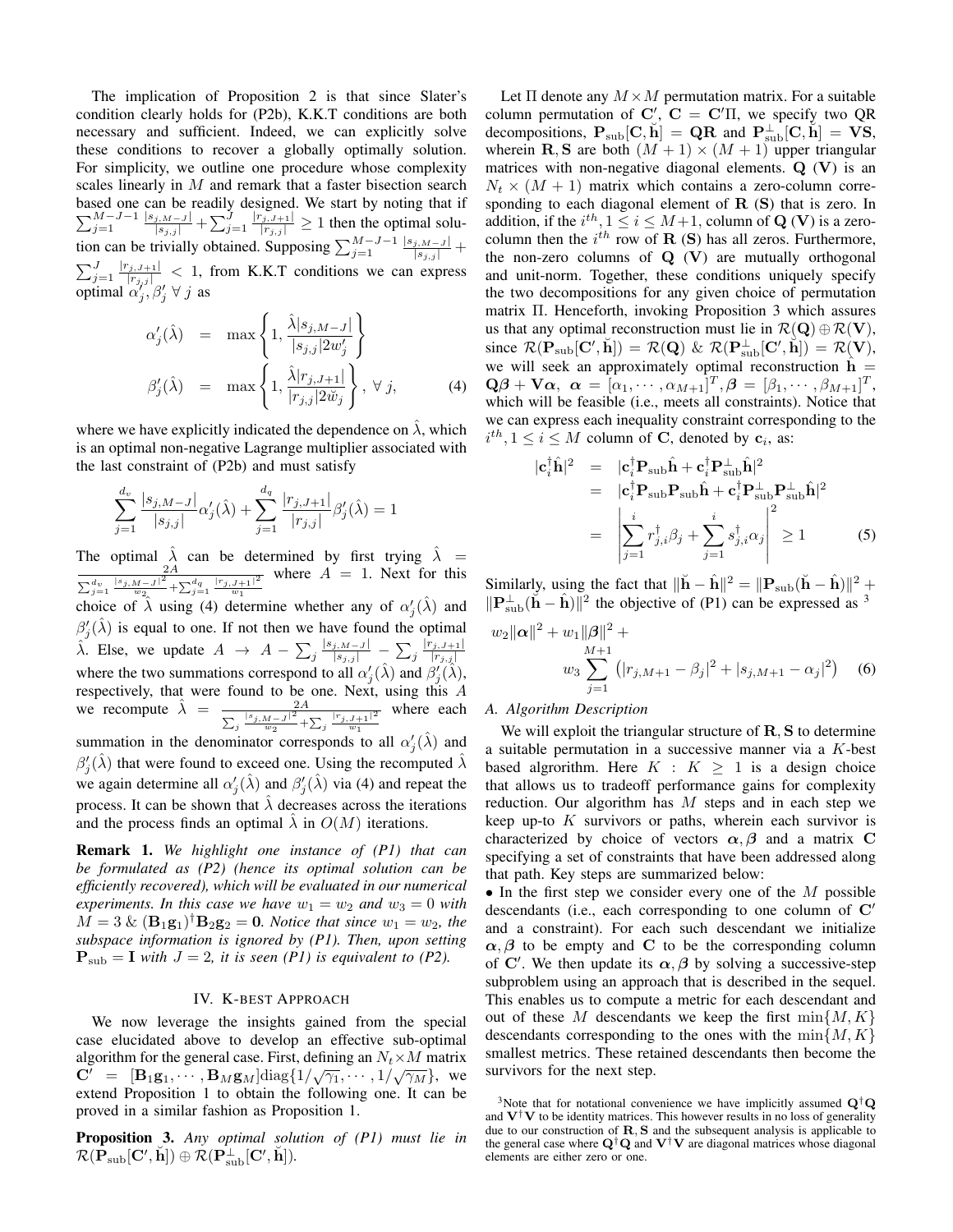

Fig. 1. K-Best Schematic for  $M = 4, K = 3$ . Selected descendants are colored orange and chosen permutation is specified.

• At each subsequent step  $j : 2 \le j \le M-1$ , we consider each one of the survivors and expand all of its possible descendants  $(i.e., columns of  $C'$  corresponding to constraints that have$ not yet been addressed along that survivor). Then for each descendant, we initialize its  $C, \alpha, \beta$  to be those of its parent survivor. We then add the column of  $C'$  associated with that descendant to C and update  $\alpha$ ,  $\beta$  by solving the corresponding successive-step subproblem, thereby computing a metric for the descendant of interest. It can be verified that at the  $j<sup>th</sup>$  step we have exactly  $(M-j+1)$  descendants for each survivor. Out of all these descendants (across all survivors) we keep the first  $K$  descendants corresponding to the ones with the  $K$  smallest metrics as survivors. If the total number of descendants is smaller than K we retain all of them. *Notice here that the metric of each descendant maps to a sub-optimal solution of a relaxation of (P1) in which only constraints considered along that descendant are included.* Hence, these retained descendants (which become the survivors for the next step) are deemed most promising candidates thus far.

• On the other hand, at the final step,  $j = M$ , we obtain metrics for all possible descendants (by solving a successive sub-problem as in previous steps), but now we simply select the descendant with the minimal metric. We then use the updated  $C, \alpha, \beta$  associated with this minimal metric descendant (which we note has addressed all constraints in (P1)) to compute the channel reconstruction.

We have illustrated an example with  $M = 4$  and  $K = 3$  in Fig. 1. Note that there are  $M = 4$  steps and in each of the first  $M-1$  steps we retain  $K = 3$  descendants, whereas at the last step we select only one descendant. Further, the descendants of any survivor correspond to the remaining constraints that have not been so far addressed along that survivor.

## *B. Successive Step*

To illustrate the sub-problem that needs to be solved, consider any survivor in the  $i^{th}$  step so that its associated matrix C has  $i-1$  columns from C' and we have the decompositions of  $P_{sub}[C, \breve{h}] = QR \& P_{sub}^{\perp}[C, \breve{h}] = VS$  available. Recall that metric computation conducted for this survivor determined vectors  $\boldsymbol{\alpha} = [\alpha_1, \cdots, \alpha_{i-1}, \tilde{\alpha}]^T, \boldsymbol{\beta} = [\beta_1, \cdots, \beta_{i-1}, \tilde{\beta}]^T$  such that  $\hat{\mathbf{h}} = \mathbf{Q}\boldsymbol{\beta} + \mathbf{V}\boldsymbol{\alpha}$  is a sub-optimal solution to a relaxation of (P1) containing only constraints corresponding to  $i-1$  columns of C. Let c' denote any column from the remaining  $M - i + 1$ unselected ones in  $\mathbf{C}'$  so that it represents a descendant of our survivor. Computing a metric for this descendant entails updating and expanding  $\alpha$  and  $\beta$  to obtain a solution to a *tighter relaxation of (P1)* in which the additional constraint has been incorporated. The challenge here is to ensure tractability without compromising the quality of the obtained solution too much. The former can be ensured by reducing

the number of optimization variables (by fixing others to their previously determined values), whereas the latter pushes us to jointly optimize over as many variables as possible. To meet this challenge, we first obtain the updated decompositions  $P_{sub}[C, c', \check{h}] = Q'R' \& P_{sub}^{\perp}[C, c', \check{h}] = V'S'$  and note that the first i–1 columns of  $\tilde{Q}'(V')$  are identical respectively to the first  $i - 1$  columns of  $Q$  (V). Similarly, the associated principal submatrix of  $\mathbf{R}' = [r'_{i,j}]$  ( $\mathbf{S}' = [s'_{i,j}]$ ) also coincides with that of  $R(S)$ . We recall the form of each constraint  $(5)$ and the objective (6) and let  $\alpha' = [\gamma \alpha_1, \cdots, \gamma \alpha_{i-1}, \alpha, \alpha']^T$ and  $\beta' = [\gamma \beta_1, \cdots, \gamma \beta_{i-1}, \beta, \beta']^T$  denote the updated and expanded  $\alpha$ ,  $\beta$ , where  $\gamma$ ,  $\alpha$ ,  $\beta$ ,  $\alpha'$ ,  $\beta'$  are five complex variables that are determined by solving the following sub-problem:

$$
\min_{\gamma,\alpha,\beta,\alpha',\beta'\in\mathbb{C}} \left\{ w_1|\beta|^2 + w_2|\alpha|^2 + w_1|\beta'|^2 + w_2|\alpha'|^2 + w_3(|\beta' - r'_{i+1,i+1}|^2 + |\alpha' - s'_{i+1,i+1}|^2) + w_3(|\beta - r'_{i,i+1}|^2 + |\alpha - s'_{i,i+1}|^2) + \sum_{j=1}^{i-1} (|\gamma|^2 (w_1|\beta_j|^2 + w_2|\alpha_j|^2) + w_3(|\gamma\beta_j - r'_{j,i+1}|^2 + |\gamma\alpha_j - s'_{j,i+1}|^2)) \right\}
$$
\n
$$
\text{s.t. } |\gamma| \ge 1; \tag{7}
$$
\n
$$
\left| \gamma \sum_{j=1}^{i-1} ((r'_{j,i})^\dagger \beta_j + (s'_{j,i})^\dagger \alpha_j) + (r'_{i,i})^\dagger \beta + (s'_{i,i})^\dagger \alpha \right|^2 \ge 1
$$

In formulating (7) *we have made a useful observation that imposing*  $|\gamma| \geq 1$  *ensures that the*  $i - 1$  *constraints corresponding to* C *that have previously been satisfied by*  $\alpha$ ,  $\beta$ , *remain so even by*  $\alpha'$ ,  $\beta'$ . Upon inspecting (7) it is evident that we can separately minimize over  $\alpha', \beta'$  and accordingly let  $\Gamma = \min_{\alpha',\beta'\in\mathbb{C}} \{w_1|\beta'|^2 + w_2|\alpha'|^2 + w_3(|\beta' - r'_{i+1,i+1}|^2 + \alpha')\}$  $|\alpha'-s'_{i+1,i+1}|^2$ }. The optimal  $\alpha', \beta'$  are immediately seen to be  $\alpha' = \frac{w_3 s'_{i+1,i+1}}{w_2 + w_3}, \beta' = \frac{w_3 r'_{i+1,i+1}}{w_1 + w_3}$ . Thus, (7) reduces to:  $\Gamma + \min_{\gamma,\alpha,\beta \in \mathbb{C}}$  $\left\{w_1|\beta|^2+w_2|\alpha|^2+w_3(|\beta-r'_{i,i+1}|^2\right\}$  $+ |\alpha - s'_{i,i+1}|^2) + \sum_{i=1}^{i-1}$  $j=1$  $(|\gamma|^2(w_1|\beta_j|^2+w_2|\alpha_j|^2)+$  $w_3(|\gamma\beta_j - r'_{j,i+1}|^2 + |\gamma\alpha_j - s'_{j,i+1}|^2))\big\}$ s.t.  $|\gamma| \geq 1$ ; (8)  $\gamma \sum_{i=1}^{i-1}$  $j=1$  $((r'_{j,i})^{\dagger}\beta_j + (s'_{j,i})^{\dagger}\alpha_j) + (r'_{i,i})^{\dagger}\beta + (s'_{i,i})^{\dagger}\alpha$  2  $\geq 1$ 

We propose solving (8) by considering two related subproblems. The first one is the following one that is obtained upon dropping the magnitude constraint on  $\gamma$ .

$$
\min_{\gamma,\alpha,\beta\in\mathbb{C}} \left\{ w_1|\beta|^2 + w_2|\alpha|^2 + w_3(|\beta - r'_{i,i+1}|^2 + |\alpha - s'_{i,i+1}|^2) \right.\n+ \sum_{j=1}^{i-1} (|\gamma|^2 (w_1|\beta_j|^2 + w_2|\alpha_j|^2) +\nw_3(|\gamma\beta_j - r'_{j,i+1}|^2 + |\gamma\alpha_j - s'_{j,i+1}|^2)) \right\}
$$
\n(9)  
\ns.t. 
$$
\left| \gamma \sum_{j=1}^{i-1} ((r'_{j,i})^{\dagger}\beta_j + (s'_{j,i})^{\dagger}\alpha_j) + (r'_{i,i})^{\dagger}\beta + (s'_{i,i})^{\dagger}\alpha \right|^2 \ge 1
$$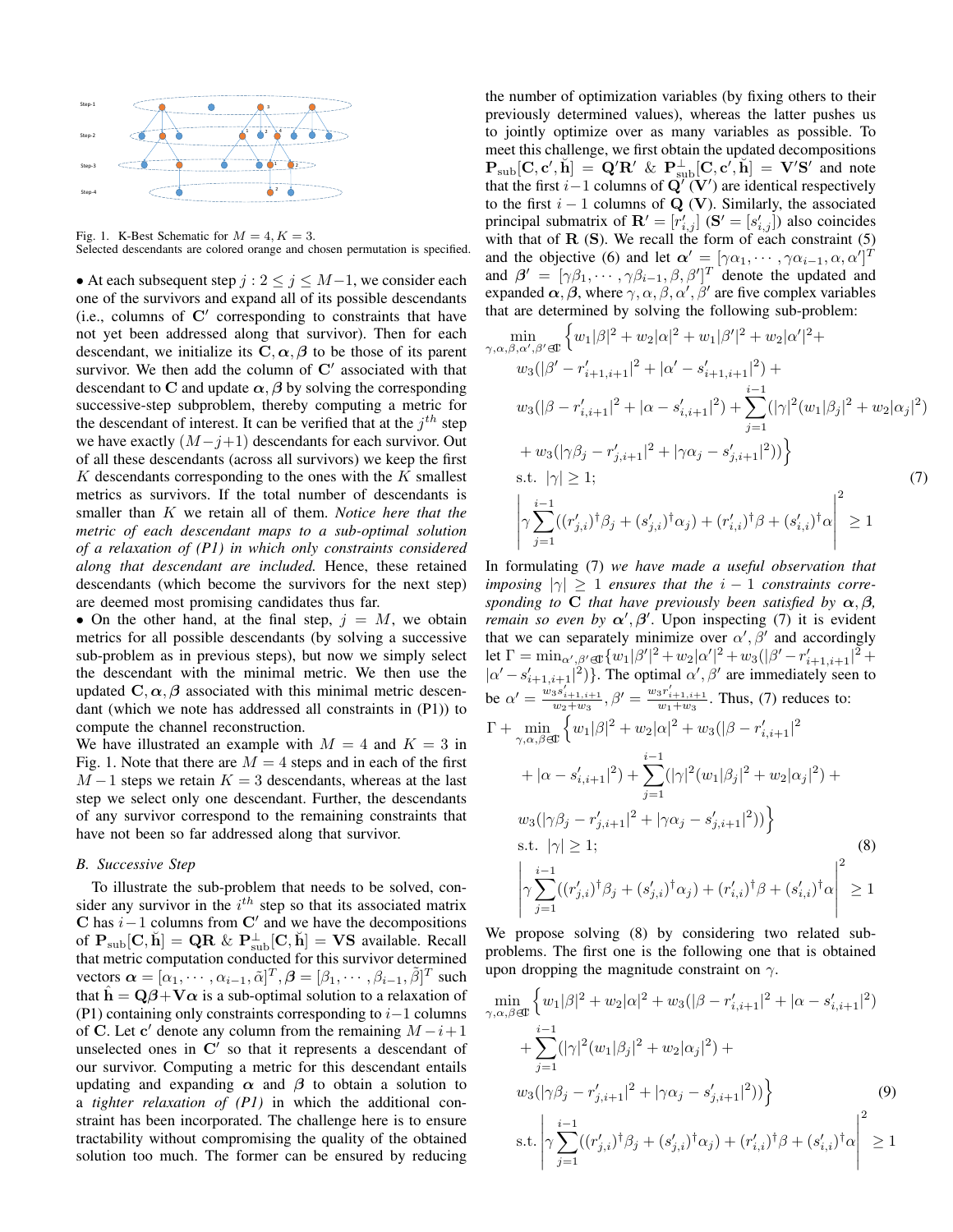Upon defining  $\mathbf{x} = [\gamma, \alpha, \beta]^T$  with

$$
\mathbf{v} = \left[ \sum_{j=1}^{i-1} r'_{j,i} \beta_j^{\dagger} + \sum_{j=1}^{i-1} s'_{j,i} \alpha_j^{\dagger}, s'_{i,i}, r'_{i,i} \right]^T,
$$
  
\n
$$
\mathbf{D} = \text{diag} \left\{ \sum_{j=1}^{i-1} ((w_1 + w_3)|\beta_j|^2 + (w_2 + w_3)|\alpha_j|^2),
$$
  
\n
$$
w_2 + w_3, w_1 + w_3 \right\}
$$
  
\n
$$
\mathbf{q} = w_3 \left[ \sum_{j=1}^{i-1} (\beta_j^{\dagger} r'_{j,i+1} + \alpha_j^{\dagger} s'_{j,i+1}), s'_{i,i+1}, r'_{i,i+1} \right]^T
$$

we see that (9) can be expressed (after dropping constant terms) as

$$
\min_{\mathbf{x}\in\mathbb{C}^{3\times 1}} \left\{ \mathbf{x}^{\dagger} \mathbf{D} \mathbf{x} - \mathbf{q}^{\dagger} \mathbf{x} - \mathbf{x}^{\dagger} \mathbf{q} \right\} \text{ s.t. } \mathbf{x}^{\dagger} \mathbf{v} \mathbf{v}^{\dagger} \mathbf{x} \ge 1 \quad (10)
$$

We note that the quadratic programming problem in (10) is non-convex (due to the constraint) but can still be optimally solved (cf. [8]). Directly applying the known generic results will however require us to solve for the root of a non-linear function (via some iterative method such as Newton-Raphson). In the following proposition, by exploiting the particular structure of (10), specifically the fact that the Grammian in the constraint is rank one, we show that an optimal solution can be directly obtained in closed-form via simple analytical expressions. For brevity, we will focus on  $i \geq 2$  and assume  $\mathbf{D} \succ \mathbf{0}$  with  $|\mathbf{q}^{\dagger} \mathbf{D}^{-1} \mathbf{v}| > 0$ . The remaining cases can be handled similarly and indeed are simpler.

Proposition 4. *An optimal solution of (10) is given by*

$$
\hat{\mathbf{x}} = \begin{cases} \n\mathbf{D}^{-1}\mathbf{q}, & \text{If } |\mathbf{q}^{\dagger}\mathbf{D}^{-1}\mathbf{v}| \ge 1\\ \n(\mathbf{D} - \hat{\lambda}\mathbf{v}\mathbf{v}^{\dagger})^{-1}\mathbf{q}, \text{where } \hat{\lambda} = \frac{1 - |\mathbf{q}^{\dagger}\mathbf{D}^{-1}\mathbf{v}|}{\mathbf{v}^{\dagger}\mathbf{D}^{-1}\mathbf{v}}, \quad \text{Else} \n\end{cases}
$$

*Proof.* We will prove this result by showing that strong duality holds for (10). First note that the unconstrained solution to (10),  $\hat{\mathbf{x}} = \mathbf{D}^{-1}\mathbf{q}$ , is also feasible (and hence optimal) whenever  $|\mathbf{q}^\dagger \mathbf{D}^{-1} \mathbf{v}| \geq 1$ . Suppose now that  $|\mathbf{q}^\dagger \mathbf{D}^{-1} \mathbf{v}| < 1$ . Let  $\lambda$  denote the non-negative Lagrangian parameter associated with the sole constraint and form the Lagrangian  $L(\mathbf{x}, \lambda) =$  $\lambda + x^{\dagger} (D - \lambda v v^{\dagger}) x - q^{\dagger} x - x^{\dagger} q$ . To obtain the dual function we need to minimize  $L(\mathbf{x}, \lambda)$  over all x. It can be shown that the dual function, denoted by  $g(\lambda)$ , is finite only if  $D-\lambda v v^{\dagger} \succ 0$ . Under the latter condition we obtain that the minimizing  $x$ , denoted by  $\hat{\mathbf{x}}^4$ , as

$$
\hat{\mathbf{x}} = (\mathbf{D} - \lambda \mathbf{v} \mathbf{v}^{\dagger})^{-1} \mathbf{q}
$$
 (11)

from which we get  $g(\lambda) = \lambda - \mathbf{q}^\dagger (\mathbf{D} - \lambda \mathbf{v} \mathbf{v}^\dagger)^{-1} \mathbf{q}$ . We now need to maximize the dual function over all  $\lambda \geq 0$ . This can be accomplished by defining  $\tilde{\mathbf{q}} = \mathbf{D}^{-1/2}\mathbf{q}, \tilde{\mathbf{v}} = \mathbf{D}^{-1/2}\mathbf{v}$  and using rank-1 inverse update rule to write the dual function as

$$
g(\lambda) = \lambda - \tilde{\mathbf{q}}^{\dagger} (\mathbf{I} - \lambda \tilde{\mathbf{v}} \tilde{\mathbf{v}}^{\dagger})^{-1} \tilde{\mathbf{q}} = \lambda - \tilde{\mathbf{q}}^{\dagger} (\mathbf{I} + \lambda \tilde{\mathbf{v}} \tilde{\mathbf{v}}^{\dagger}/(1 - \lambda ||\tilde{\mathbf{v}}||^2)) \tilde{\mathbf{q}} \qquad (12)
$$

<sup>4</sup>We do not explicitly indicate the dependence of  $\hat{\mathbf{x}}$  on  $\lambda$ .

We can now determine the unique non-negative  $\lambda$  maximizing the dual function as  $\hat{\lambda} = \frac{\hat{\mathbf{i}} - |\hat{\mathbf{q}}^{\dagger}\tilde{\mathbf{v}}|}{\|\tilde{\mathbf{v}}\|^2} = \frac{\mathbf{1} - |\mathbf{q}^{\dagger} \mathbf{D}^{-1} \mathbf{v}|}{\mathbf{v}^{\dagger} \mathbf{D}^{-1} \mathbf{v}}$  $\frac{-|\mathbf{q} \cdot \mathbf{D} - \mathbf{v}|}{|\mathbf{v} \cdot \mathbf{D} - \mathbf{v}|}$ . The corresponding  $\hat{\mathbf{x}}$  (evaluated using (11) at  $\lambda = \hat{\lambda}$ ) satisfies

$$
\hat{\mathbf{x}}^{\dagger} \mathbf{v} \mathbf{v}^{\dagger} \hat{\mathbf{x}} = \mathbf{q}^{\dagger} (\mathbf{D} - \hat{\lambda} \mathbf{v} \mathbf{v}^{\dagger})^{-1} \mathbf{v} \mathbf{v}^{\dagger} (\mathbf{D} - \hat{\lambda} \mathbf{v} \mathbf{v}^{\dagger})^{-1} \mathbf{q} \n= \tilde{\mathbf{q}}^{\dagger} (\mathbf{I} - \hat{\lambda} \tilde{\mathbf{v}} \tilde{\mathbf{v}}^{\dagger})^{-1} \tilde{\mathbf{v}} \tilde{\mathbf{v}}^{\dagger} (\mathbf{I} - \hat{\lambda} \tilde{\mathbf{v}} \tilde{\mathbf{v}}^{\dagger})^{-1} \tilde{\mathbf{q}} \n= |\tilde{\mathbf{q}}^{\dagger} \tilde{\mathbf{v}} + \hat{\lambda} \tilde{\mathbf{q}}^{\dagger} \tilde{\mathbf{v}} ||\tilde{\mathbf{v}}||^2 / |\tilde{\mathbf{q}}^{\dagger} \tilde{\mathbf{v}}| |^2 = \left| \frac{\tilde{\mathbf{q}}^{\dagger} \tilde{\mathbf{v}}}{|\tilde{\mathbf{q}}^{\dagger} \tilde{\mathbf{v}}|} \right|^2 = 1
$$

Thus,  $\hat{\mathbf{x}}$  is feasible for (10) and since complementary slackness also holds we see that strong duality holds, i.e.,

$$
g(\hat{\lambda}) = \hat{\mathbf{x}}^{\dagger} \mathbf{D} \hat{\mathbf{x}} - \mathbf{q}^{\dagger} \hat{\mathbf{x}} - \hat{\mathbf{x}}^{\dagger} \mathbf{q}
$$

which shows that  $\hat{x}$  is also optimal.

The next subproblem of (8) that we consider is one where any arbitrary  $\gamma \in \mathbb{C} : |\gamma| = 1$  has been specified and is held fixed. Thus, we have the following subproblem:

 $\Box$ 

$$
\min_{\alpha,\beta \in \mathbb{C}} \left\{ w_1 |\beta|^2 + w_2 |\alpha|^2 + w_3 (|\beta - r'_{i,i+1}|^2 + |\alpha - s'_{i,i+1}|^2) \right\}
$$
  
s.t.  $|\Delta + (r'_{i,i})^\dagger \beta + (s'_{i,i})^\dagger \alpha|^2 \ge 1$ ,

where  $\Delta = \gamma \sum_{j=1}^{i-1} (r'_{j,i})^{\dagger} \beta_j + \gamma \sum_{j=1}^{i-1} (s'_{j,i})^{\dagger} \alpha_j$  is now a constant. Then, upon defining  $\tilde{\mathbf{x}} = [\tilde{\alpha}, \tilde{\beta}]^T$ , where  $\tilde{\alpha} = [\tilde{\alpha}, \tilde{\beta}]^T$ mstant. Then, upon defining  $\mathbf{x} = [\alpha, \beta]$ , where  $\alpha =$ <br> $\overline{w_2 + w_3} \alpha$ ,  $\tilde{\beta} = \sqrt{w_1 + w_3} \beta$  along with  $\tilde{\theta} = [\tilde{\theta}_1, \tilde{\theta}_2]^T$ where  $\tilde{\theta}_1 = \frac{w_3 s'_{i,i+1}}{\sqrt{w_2 + w_3}}$  and  $\tilde{\theta}_2 = \frac{w_3 r'_{i,i+1}}{\sqrt{w_1 + w_3}}$ , we can show that this subproblem is equivalent to

$$
\min_{\tilde{\mathbf{x}} \in \mathbb{C}^{2 \times 1}} \left\{ \|\tilde{\mathbf{x}} - \tilde{\boldsymbol{\theta}}\|^2 \right\} \text{ s.t. } |\Delta^{\dagger} + \tilde{\mathbf{x}}^{\dagger} \tilde{\mathbf{v}}|^2 \ge 1. \tag{13}
$$

where  $\tilde{\mathbf{v}} = [(s'_{i,i})/\sqrt{w_2+w_3}, (r'_{i,i})/\sqrt{w_1+w_3}]^T$ . The following proposition provides an optimal solution to (13).

**Proposition 5.** An optimal solution of (13),  $\tilde{\mathbf{x}}$ , is given by  $\tilde{\mathbf{x}} = \mathbf{V}\tilde{\mathbf{x}}$ *, where* **V** *is a* 2 × 2 *unitary matrix obtained via the Eigen-decomposition*  $\tilde{v}\tilde{v}^{\dagger} = \mathbf{V}\Lambda\tilde{V}^{\dagger}$ *. Further, defining*  $\tilde{\theta} =$  $[\check{\theta}_1, \check{\theta}_2]^T = \hat{V}^{\dagger} \tilde{\theta}$ , we can specify elements of  $\check{\mathbf{x}} = [\check{x}_1, \check{x}_2]^T$  as  $\breve{x}_2 = \breve{\theta}_2$  *and* 

$$
\breve{x}_1 = \begin{cases} \breve{\theta}_1 & \text{If } |\Delta^\dagger + \|\tilde{\mathbf{v}}\| \breve{\theta}_1^\dagger| \ge 1 \\ \frac{\hat{\lambda}\Delta \|\tilde{\mathbf{v}}\| + \breve{\theta}_1}{1 - \|\tilde{\mathbf{v}}\|^2 \hat{\lambda}}, \text{where } \hat{\lambda} = \frac{1 - |\Delta^\dagger + \|\tilde{\mathbf{v}}\| \breve{\theta}_1^\dagger|}{\|\tilde{\mathbf{v}}\|^2} \text{ Else} \end{cases} \tag{14}
$$

*Proof.* Adopting the notation defined in the proposition, we note the key point that  $\tilde{v}\tilde{v}^{\dagger}$  is rank one so  $V^{\dagger}\tilde{v} = [||v||, 0]^T$ . As a result upon performing a coordinate rotation using  $V^{\dagger}$ we obtain that an optimal solution in rotated coordinates,  $\breve{\mathbf{x}}$ , must satisfy  $\breve{x}_2 = \breve{\theta}_2$ , since the constraint can be seen to only depend on  $\breve{x}_1$ . Further, the constrained optimization to obtain the remaining complex variable  $\breve{x}_1$  is the following one

$$
\min_{x \in \mathbb{C}} \left\{ |x - \breve{\theta}_1|^2 \right\} \text{ s.t. } |\Delta^{\dagger} + x^{\dagger}||\tilde{\mathbf{v}}|||^2 \ge 1. \tag{15}
$$

(15) can be solved by first checking whether the unconstrained solution  $x = \check{\theta}_1$  is feasible, which is done in the first condition of (14). Otherwise, we know that the optimal solution must satisfy the constraint with equality and can be recovered after some careful algebra.  $\Box$ 

In order to solve (8) we adopt the following two step procedure. In the first step, we solve (9). If the obtained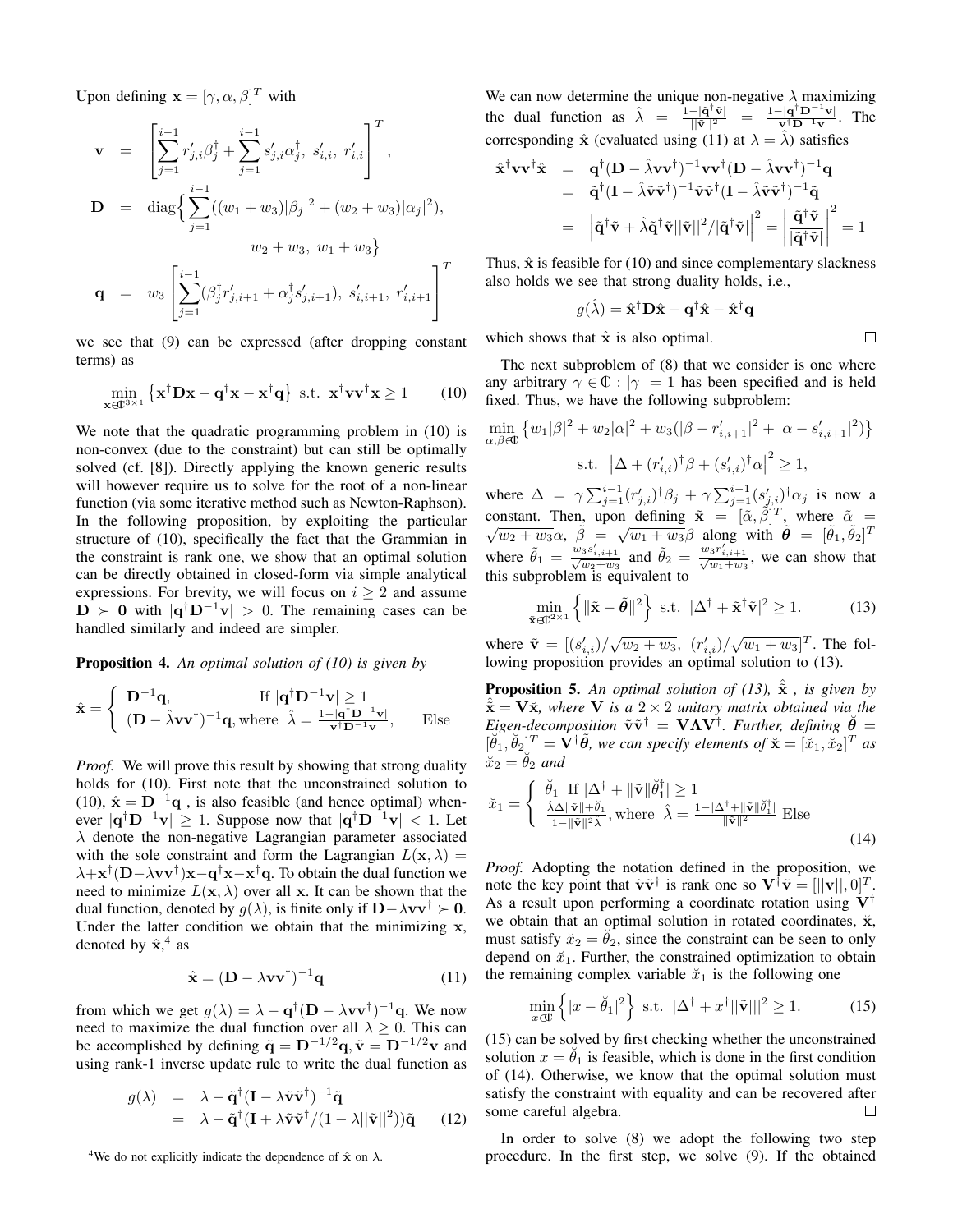optimal solution to (9) yields a  $\hat{\gamma}$  :  $|\hat{\gamma}| \geq 1$ , then clearly we have obtained the optimal solution to (8) as well. Otherwise, we move to step two. Here, if  $|\hat{\gamma}|$  is above a threshold<sup>5</sup> then we solve (13) using  $\gamma = \frac{\hat{\gamma}}{|\hat{\gamma}|}$ . Finally, if  $|\hat{\gamma}|$  is below that threshold, we instead solve (13) after initializing it with  $\gamma = 1$ . We found this procedure to be quite competitive compared to one where a more exhaustive search is done in step two by repeatedly solving (13) over several different phase values of  $\gamma$ .

## V. ALTERNATE RECONSTRUCTION

In this section we adapt a popular least-squares based alternative. If we directly apply the modeling used with (unquantized) analog observations (cf. [4]) to our case, we would model each feedback as

$$
\sqrt{\gamma_i}\mathbf{g}_i = \mathbf{B}_i^{\dagger}\mathbf{h} + \boldsymbol{\eta}_i, \ \ i = 1, \cdots, M,
$$
 (16)

where  $\eta_i$  is (spatially white) additive noise. Here instead of this naive approach, we assume that each feedback can be modeled as follows.

$$
\exp(j\theta_i)\sqrt{\gamma_i}\mathbf{g}_i = \mathbf{B}_i^{\dagger}\mathbf{h} + \boldsymbol{\eta}_i, \ \ i = 1, \cdots, M, \tag{17}
$$

where  $\{\exp(j\theta_i)\}_{i=1}^M$  are unknown phase-terms. This permits us to pose an alternate reconstruction formulation that we describe next. Towards this end, let us define

 $g(\theta) = [\exp(j\theta_1)\sqrt{\gamma_1}g_1^T, \cdots, \exp(j\theta_M)\sqrt{\gamma_M}g_M^T]^T$  as the observation vector, which is defined for any choice of  $\theta =$  $[\theta_1, \theta_2, \cdots, \theta_M]^T$ , along with  $\mathbf{B} = [\mathbf{B}_1, \cdots, \mathbf{B}_M]$ . Then, in order to utilize the subspace information at hand let us enforce that  $\mathbf{h} = \mathbf{U}_{\text{sub}} \mathbf{z}$  for some  $\mathbf{z} \in \mathbb{C}^{S \times 1}$ . Notice here we are imposing that the reconstructed channel must lie in the subspace so if the reliability of the subspace information is in doubt, we should increase  $\mathcal{R}(\mathbf{U}_{sub})$  by appending columns to Usub. Consider the least squares problem

$$
\min_{\mathbf{z}\in\mathbb{C}^{S\times 1},\boldsymbol{\theta}\in[0,2\pi]^M}\{\|\mathbf{g}(\boldsymbol{\theta})-\mathbf{B}^{\dagger}\mathbf{U}_{\text{sub}}\mathbf{z}\|^2\}\
$$
(18)

Note that in (18) we are choosing the best possible phase ambiguity with respect to minimizing the squared error norm. Keeping  $\theta$  fixed, we can solve for z to obtain an optimal z, denoted by  $\hat{\mathbf{z}}(\theta)$ , as  $\hat{\mathbf{z}}(\theta) = (\mathbf{B}^{\dagger} \mathbf{U}_{\text{sub}})^{+} \mathbf{g}(\theta)$ , where  $(B^{\dagger}U_{\text{sub}})^+$  is the pseudo-inverse of  $B^{\dagger}U_{\text{sub}}$ . Substituting this optimal solution (which itself depends on the choice of  $\theta$ ) into (18) we obtain

$$
\min_{\boldsymbol{\theta} \in [0,2\pi]^M} \{ \| (\mathbf{I} - \mathbf{B}^\dagger \mathbf{U}_{\text{sub}} (\mathbf{B}^\dagger \mathbf{U}_{\text{sub}})^+) \mathbf{g}(\boldsymbol{\theta}) \|^2 \}
$$
(19)

Further defining  $\mathbf{G} = \text{BlkDiag}\{\sqrt{\gamma_1}\mathbf{g}_1, \cdots, \sqrt{\gamma_M}\mathbf{g}_M\}$  and noting that  $I - B^{\dagger}U_{\text{sub}}(B^{\dagger}U_{\text{sub}})^{+}$  is a projection matrix, we can express (19) as

$$
\min_{\boldsymbol{\theta} \in [0,2\pi]^M} \{ \exp(j\boldsymbol{\theta})^\dagger \mathbf{G}^\dagger (\mathbf{I} - \mathbf{A} \mathbf{A}^+) \mathbf{G} \exp(j\boldsymbol{\theta}) \} \tag{20}
$$

where we have used  $\mathbf{A} = \mathbf{B}^{\dagger} \mathbf{U}_{\text{sub}}$  and

 $\exp(j\theta) = [\exp(j\theta_1), \cdots, \exp(j\theta_M)]^T$ . The problem in (20) can be readily solved for  $M = 2$  and after some effort for  $M = 3$  as well. However, for general M it is known to be an NP-hard problem which requires us to devise suboptimal albeit efficient techniques. Notice that if we relaxed (20) and allowed optimizing over arbitrary vectors under an  $\ell_2$ norm-constraint, we would get the solution to be any (scaled) Eigen-vector corresponding to the minimal Eigenvalue of  $G^{\dagger}(\mathbf{I} - \mathbf{A}\mathbf{A}^+)$  G. We could then simply pick the phase-terms of all elements in that vector to obtain a sub-optimal solution to the original problem in (20). Here, we have modified our K-best approach for the objective in (20), which we found outperforms the approach based on the minimal Eigen-value. Once a (sub-)optimal solution of (20), say  $\hat{\theta}$ , is recovered we can determine our reconstruction as  $\mathbf{U}_{\text{sub}}(\mathbf{B}^\dagger \mathbf{U}_{\text{sub}})^+ \mathbf{g}(\hat{\theta})$ . Also note that if we choose to employ the naive model in (16) we will obtain the reconstruction to be  $U_{sub}(B^{\dagger}U_{sub})+g(0)$ (i.e., we are supposing no ambiguity and fixing the unknown phase terms to be all zeros).

#### VI. SIMULATION RESULTS

We consider the downlink of a single-cell in which the BS (equipped with  $N_t = 32$  transmit antennas) communicates with 10 single receive antenna users. We adopt the popular single scattering ring channel model and simulate sum rate performance averaged over 30 drops. Each drop entails generating a fresh set of user locations followed by largescale fading coefficients. Keeping the coefficients so generated fixed, within each drop sum-rate is averaged over thousand fast fading realizations. The average sum-rates corresponding to different drops are then averaged together to obtain the overall sum-rate. The key simulation aspects are discussed next.

• *Prebeam Matrix Design:* We suppose that a collection of prebeam matrices,  $\{\tilde{\mathbf{B}}_\ell\}$ , is given out of which  $M = 3$  matrices,  $B_1, B_2, B_3$ , are assigned to the user of interest. Each pre-beam matrix in the collection is  $32 \times 8$  and comprises of a group of 8 columns from a (possibly over-sampled) Fourier matrix with 32 rows. We consider two cases. The first one is referred to here as the orthogonal design. In this design the first four matrices in the collection,  $\{\tilde{\mathbf{B}}_{\ell}\}_{\ell=1}^{4}$  correspond to a partition of the  $32 \times 32$  uniformly sampled (hence unitary DFT) Fourier matrix into 4 groups (each comprising of adjacent columns) so that  $\tilde{\mathbf{B}}_{\ell}$  has columns with indices  $\{8(\ell - 1) + 1, \cdots, 8\ell\}$ for  $\ell = 1, \dots, 4$ . Each one of the remaining matrices in the collection, contains four columns from any two out of these four groups. The second design is referred to as the non-orthogonal design. Here we consider a  $32 \times 64$  oversampled Fourier matrix with oversampling factor 2. Then, the first eight pre-beam matrices in the collection,  $\{\tilde{\mathbf{B}}_{\ell}\}_{\ell=1}^{8}$ correspond to a partition of the aforementioned  $32 \times 64$  matrix into 8 groups (each comprising of adjacent columns) so that  $\tilde{\mathbf{B}}_{\ell}$  has columns with indices  $\{8(\ell - 1) + 1, \cdots, 8\ell\}$  for  $\ell = 1, \dots, 8$ . Each of the remaining matrices in the collection, contains four columns from any two out of these eight groups. Notice that the non-orthogonal design entails a higher pilot overhead. Further, with either design upon pre-beamforming the pilot signals, each user estimates an  $8 \times 1$  pre-beamformed channel vector and thereby employs the standardized 8-port quantization codebook to obtain its PMI vector report.

• *Prebeam Group Assignment:* The BS obtains estimates of  $\{E[\Vert \tilde{\mathbf{B}}_\ell^\dagger \mathbf{h} \Vert^2]\}_{\ell=1}^L$ , where  $L = 4$  ( $L = 8$ ) for orthogonal (non-orthogonal) design. We note that these quantities need to be obtained over a coarser time-scale and only those above a configurable threshold are of interest. The BS then assigns two groups corresponding to the two largest among these L computed values. The third assigned prebeam matrix is formed by concatenating four columns of the assigned matrix corresponding to the maximal computed value and four

<sup>&</sup>lt;sup>5</sup>We used 0.01 in our simulations.